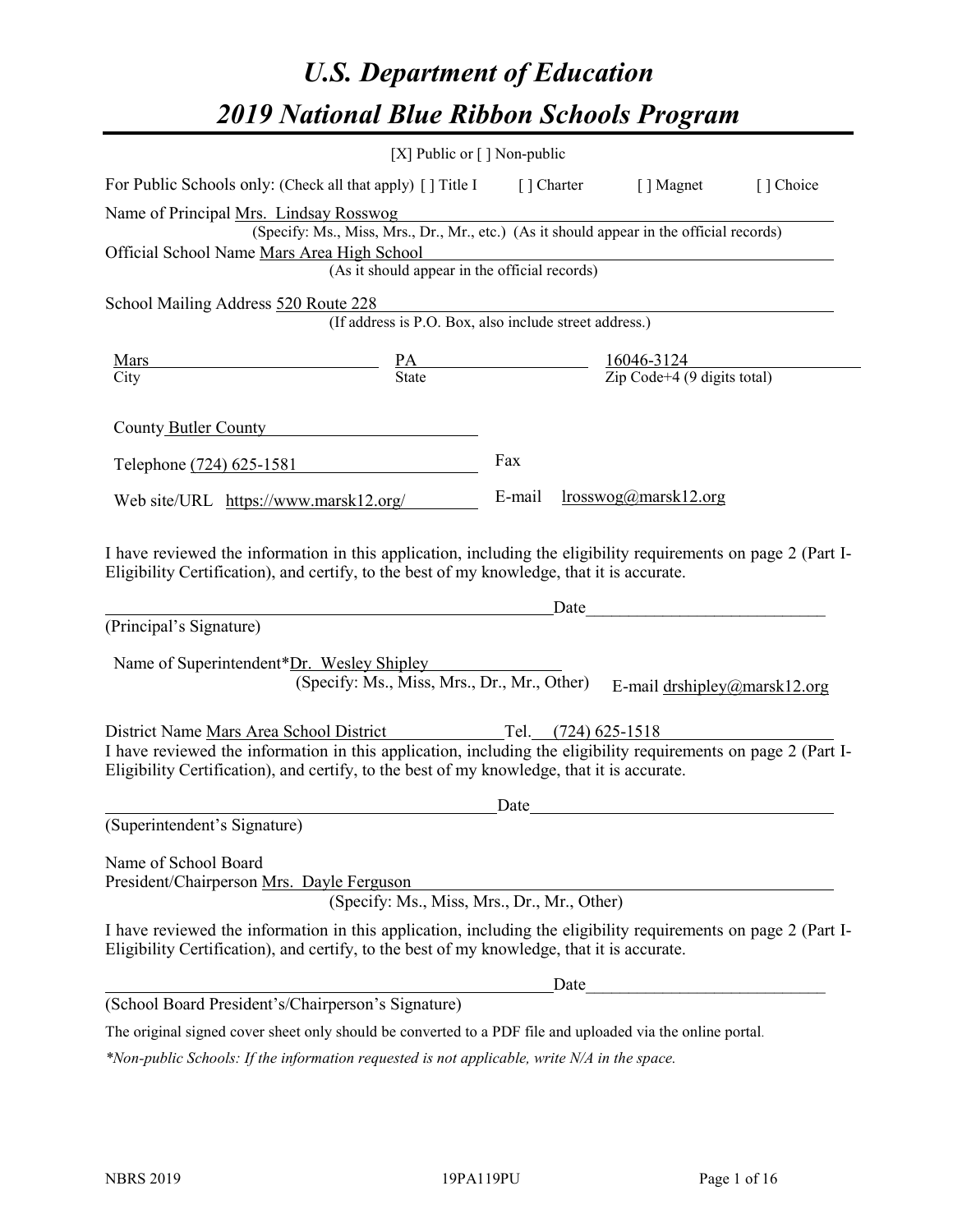The signatures on the first page of this application (cover page) certify that each of the statements below, concerning the school's eligibility and compliance with U.S. Department of Education and National Blue Ribbon Schools requirements, are true and correct.

1. All nominated public schools must meet the state's performance targets in reading (or English language arts) and mathematics and other academic indicators (i.e., attendance rate and graduation rate), for the all students group, including having participation rates of at least 95 percent using the most recent accountability results available for nomination.

2. To meet final eligibility, all nominated public schools must be certified by states prior to September 2019 in order to meet all eligibility requirements. Any status appeals must be resolved at least two weeks before the awards ceremony for the school to receive the award.

3. The school configuration includes one or more of grades K-12. Schools on the same campus with one principal, even a K-12 school, must apply as an entire school.

4. The school has been in existence for five full years, that is, from at least September 2013 and each tested grade must have been part of the school for the past three years.

5. The nominated school has not received the National Blue Ribbon Schools award in the past five years: 2014, 2015, 2016, 2017, or 2018.

6. The nominated school has no history of testing irregularities, nor have charges of irregularities been brought against the school at the time of nomination. If irregularities are later discovered and proven by the state, the U.S. Department of Education reserves the right to disqualify a school's application and/or rescind a school's award.

7. The nominated school has not been identified by the state as "persistently dangerous" within the last two years.

8. The nominated school or district is not refusing Office of Civil Rights (OCR) access to information necessary to investigate a civil rights complaint or to conduct a district-wide compliance review.

9. The OCR has not issued a violation letter of findings to the school district concluding that the nominated school or the district as a whole has violated one or more of the civil rights statutes. A violation letter of findings will not be considered outstanding if OCR has accepted a corrective action plan from the district to remedy the violation.

10. The U.S. Department of Justice does not have a pending suit alleging that the nominated school or the school district, as a whole, has violated one or more of the civil rights statutes or the Constitution's equal protection clause.

11. There are no findings of violations of the Individuals with Disabilities Education Act in a U.S. Department of Education monitoring report that apply to the school or school district in question; or if there are such findings, the state or district has corrected, or agreed to correct, the findings.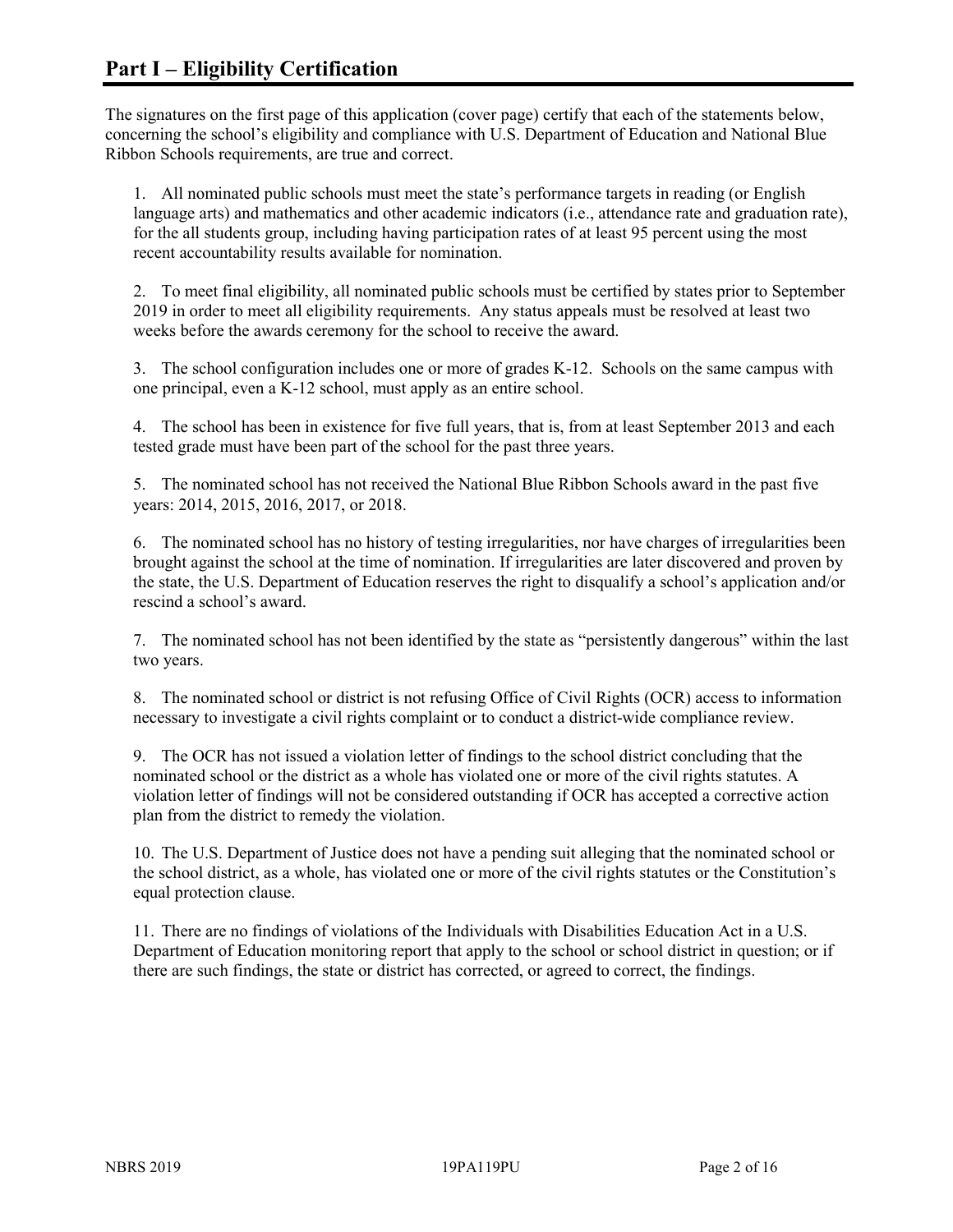# **PART II - DEMOGRAPHIC DATA**

#### **Data should be provided for the most recent school year (2018-2019) unless otherwise stated.**

#### **DISTRICT**

1. Number of schools in the district  $\frac{3}{2}$  Elementary schools (includes K-8) (per district designation): 1 Middle/Junior high schools 1 High schools 0 K-12 schools

5 TOTAL

**SCHOOL** (To be completed by all schools)

2. Category that best describes the area where the school is located:

[ ] Urban or large central city

[ ] Suburban

[X] Rural or small city/town

3. Number of students as of October 1, 2018 enrolled at each grade level or its equivalent in applying school:

| Grade                           | # of         | # of Females | <b>Grade Total</b> |
|---------------------------------|--------------|--------------|--------------------|
|                                 | <b>Males</b> |              |                    |
| PreK                            | 0            | $\theta$     | 0                  |
| $\mathbf K$                     | 0            | 0            | 0                  |
| 1                               | 0            | 0            | $\theta$           |
| $\mathbf{2}$                    | 0            | 0            | 0                  |
| 3                               | 0            | 0            | 0                  |
| 4                               | 0            | 0            | $\theta$           |
| 5                               | 0            | 0            | 0                  |
| 6                               | 0            | 0            | 0                  |
| 7                               | 0            | $\theta$     | 0                  |
| 8                               | 0            | 0            | 0                  |
| 9                               | 129          | 125          | 254                |
| 10                              | 123          | 154          | 277                |
| 11                              | 130          | 123          | 253                |
| 12 or higher                    | 133          | 113          | 246                |
| <b>Total</b><br><b>Students</b> | 515          | 515          | 1030               |

\*Schools that house PreK programs should count preschool students **only** if the school administration is responsible for the program.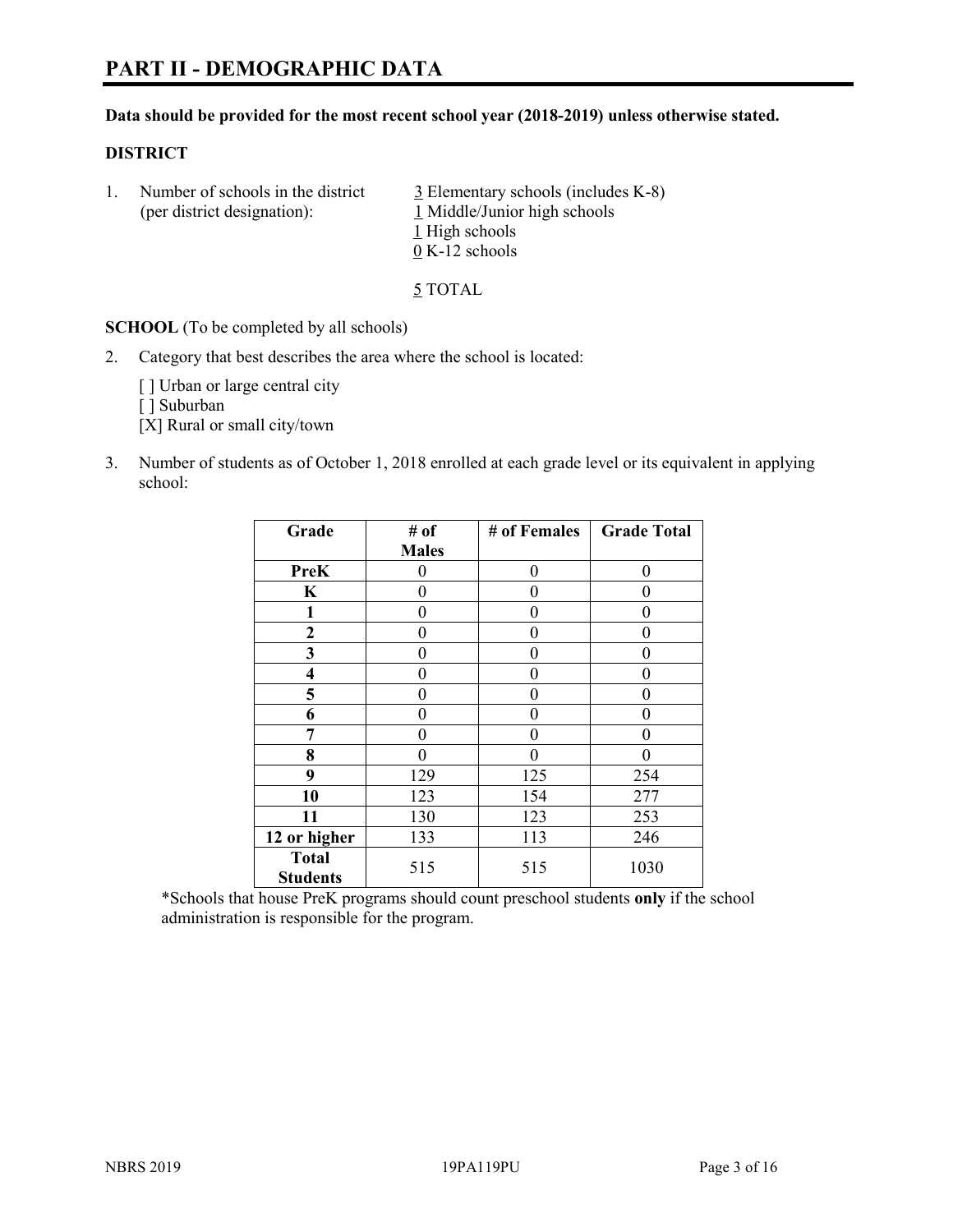4. Racial/ethnic composition of  $0\%$  American Indian or Alaska Native the school (if unknown, estimate): 2 % Asian

 % Black or African American % Hispanic or Latino % Native Hawaiian or Other Pacific Islander 96 % White % Two or more races **100 % Total**

(Only these seven standard categories should be used to report the racial/ethnic composition of your school. The Final Guidance on Maintaining, Collecting, and Reporting Racial and Ethnic Data to the U.S. Department of Education published in the October 19, 2007 *Federal Register* provides definitions for each of the seven categories.)

5. Student turnover, or mobility rate, during the 2017 – 2018 school year: 2%

If the mobility rate is above 15%, please explain.

This rate should be calculated using the grid below. The answer to (6) is the mobility rate.

| <b>Steps For Determining Mobility Rate</b>    | Answer |
|-----------------------------------------------|--------|
| (1) Number of students who transferred to     |        |
| the school after October 1, 2017 until the    | 10     |
| end of the 2017-2018 school year              |        |
| (2) Number of students who transferred        |        |
| from the school after October 1, 2017 until   | 14     |
| the end of the 2017-2018 school year          |        |
| (3) Total of all transferred students [sum of | 24     |
| rows $(1)$ and $(2)$ ]                        |        |
| (4) Total number of students in the school as |        |
| of October 1, 2017                            | 1030   |
| $(5)$ Total transferred students in row $(3)$ |        |
| divided by total students in row (4)          | 0.02   |
| $(6)$ Amount in row $(5)$ multiplied by 100   | っ      |

6. English Language Learners (ELL) in the school:  $0\%$ 

4 Total number ELL

Specify each non-English language represented in the school (separate languages by commas): Japanese, Arabic, Chinese, Spanish

7. Students eligible for free/reduced-priced meals:  $5\%$ Total number students who qualify: 53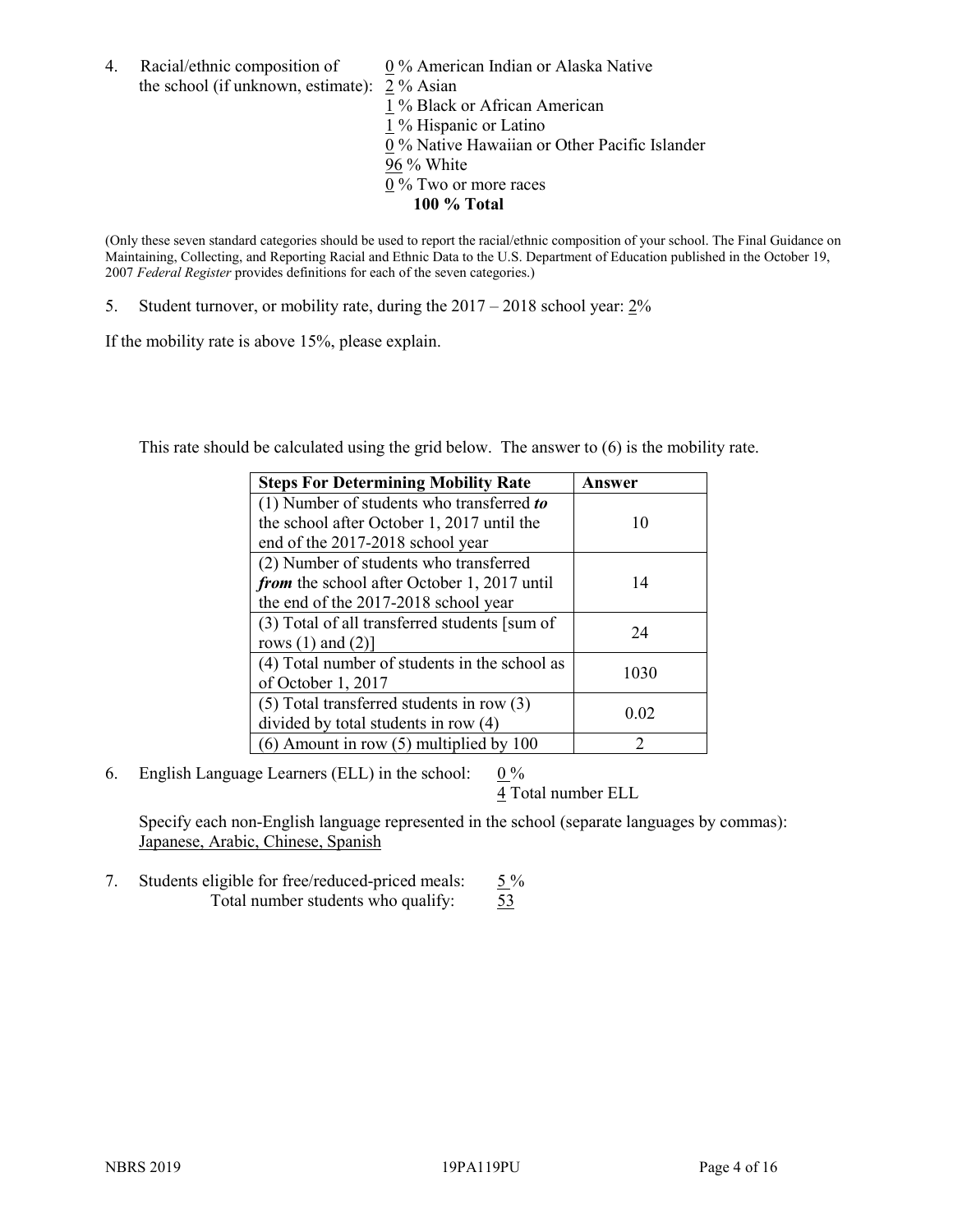96 Total number of students served

Indicate below the number of students with disabilities according to conditions designated in the Individuals with Disabilities Education Act. Do not add additional conditions. It is possible that students may be classified in more than one condition.

| 16 Autism                 | 0 Multiple Disabilities                 |
|---------------------------|-----------------------------------------|
| 0 Deafness                | 0 Orthopedic Impairment                 |
| 0 Deaf-Blindness          | 29 Other Health Impaired                |
| 0 Developmental Delay     | 41 Specific Learning Disability         |
| 0 Emotional Disturbance   | 1 Speech or Language Impairment         |
| 1 Hearing Impairment      | 0 Traumatic Brain Injury                |
| 1 Intellectual Disability | 2 Visual Impairment Including Blindness |

- 9. Number of years the principal has been in her/his position at this school:  $\frac{3}{5}$
- 10. Use Full-Time Equivalents (FTEs), rounded to nearest whole numeral, to indicate the number of school staff in each of the categories below:

|                                                                                                                                                                                                                              | <b>Number of Staff</b>      |
|------------------------------------------------------------------------------------------------------------------------------------------------------------------------------------------------------------------------------|-----------------------------|
| Administrators                                                                                                                                                                                                               | $\mathcal{D}_{\mathcal{A}}$ |
| Classroom teachers including those<br>teaching high school specialty<br>subjects, e.g., third grade teacher,<br>history teacher, algebra teacher.                                                                            | 62                          |
| Resource teachers/specialists/coaches<br>e.g., reading specialist, science coach,<br>special education teacher, technology<br>specialist, art teacher, etc.                                                                  | 6                           |
| Paraprofessionals under the<br>supervision of a professional<br>supporting single, group, or classroom<br>students.                                                                                                          | 9                           |
| Student support personnel<br>e.g., school counselors, behavior<br>interventionists, mental/physical<br>health service providers,<br>psychologists, family engagement<br>liaisons, career/college attainment<br>coaches, etc. | 5                           |

11. Average student-classroom teacher ratio, that is, the number of students in the school divided by the FTE of classroom teachers, e.g.,  $22:1$  17:1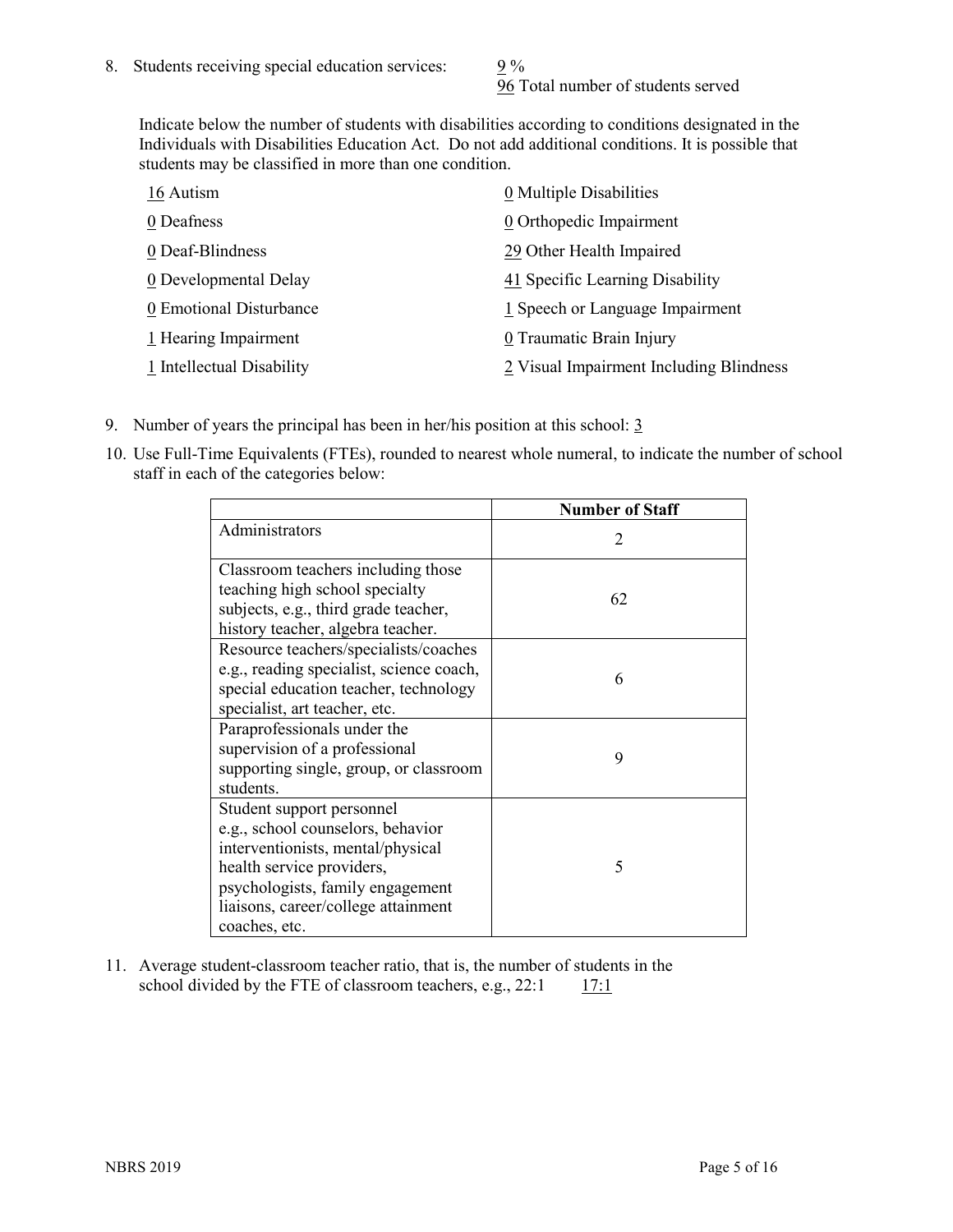12. Show daily student attendance rates. Only high schools need to supply yearly graduation rates.

| <b>Required Information</b> | 2017-2018 | 2016-2017 | 2015-2016 | 2014-2015 | 2013-2014 |
|-----------------------------|-----------|-----------|-----------|-----------|-----------|
| Daily student attendance    | 95%       | 96%       | 96%       | 95%       | 96%       |
| High school graduation rate | 99%       | 99%       | 98%       | 98%       | $99\%$    |

#### 13. **For high schools only, that is, schools ending in grade 12 or higher.**

Show percentages to indicate the post-secondary status of students who graduated in Spring 2018.

| <b>Post-Secondary Status</b>                  |       |
|-----------------------------------------------|-------|
| Graduating class size                         | 278   |
| Enrolled in a 4-year college or university    | 73%   |
| Enrolled in a community college               | 13%   |
| Enrolled in career/technical training program | $1\%$ |
| Found employment                              | 4%    |
| Joined the military or other public service   | 3%    |
| Other                                         |       |

14. Indicate whether your school has previously received a National Blue Ribbon Schools award. Yes No X

If yes, select the year in which your school received the award.

15. In a couple of sentences, provide the school's mission or vision statement.

The Mission of Mars Area School District is to create and sustain a supportive educational environment that allows all students the opportunity to achieve their maximum learning potential.

16. **For public schools only**, if the school is a magnet, charter, or choice school, explain how students are chosen to attend.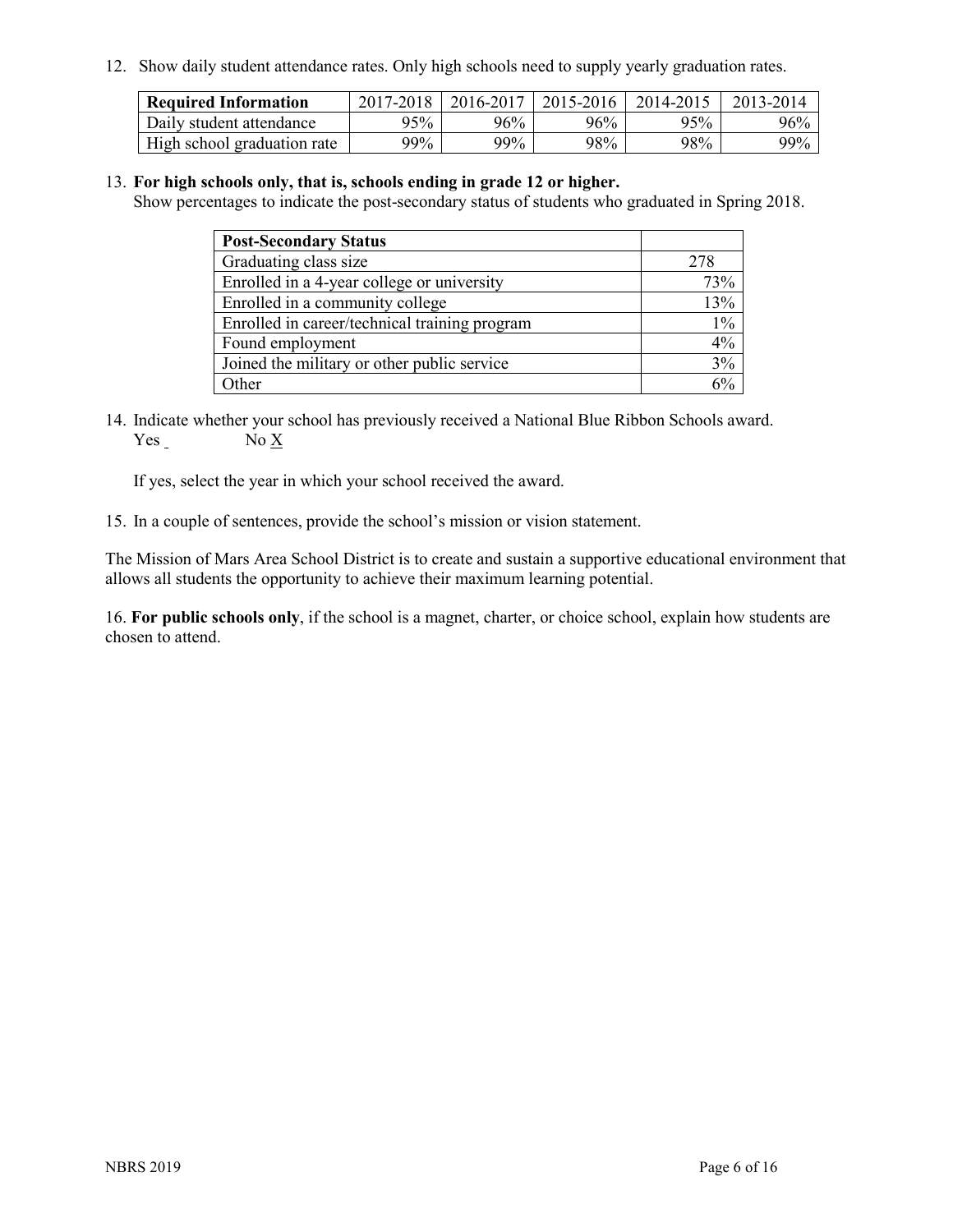# **PART III – SUMMARY**

The Mission of Mars Area School District is to create and sustain a supportive educational environment that allows all students the opportunity to achieve their maximum learning potential. The Mars Area School district is committed to cultivating and sustaining quality programs that meet the needs of individual learners, fostering visionary leadership, and developing lifelong learners who will have a positive impact on society.

Mars Area High School serves approximately 1,030 students from Adams Township, Middlesex Township and Valencia Borough and Mars Borough. The district is located in southern Butler County, approximately 25 miles north of the city of Pittsburgh. Mars Area School District has been identified in the Pittsburgh Business Times as the number one district in Butler County for several years, as well as in the top 10 schools in the Western Pennsylvania region. The district demographics support a learning community striving for excellence, with a 98.8% graduation rate, 82.2% post-secondary education indicator, 6.1% enlisted military, and 9.3% entering PA workforce. The newly renovated Mars Area High School opened its doors in 2010, after an expansion project that created a two-story rear academic wing, new main office suite, a nurse/guidance suite and the creation of a new television/broadcast studio, computer room, large group instruction area, and innovation wing for robotics and pre-engineering classrooms. The district prides itself in preparing for college and career readiness. For the past five years, the high school has provided a 1:1 learning environment for students in a blended approach of district-issued devices and a bring-your-owndevice model.

The high school offers a variety of course options that have grown over the past several years. Mars Area High School has 55.6% of rigorous course offerings, such as, 14 AP courses, 9 College in the High School courses, 14 advanced course options. In addition, there are a variety of electives in driver's theory, video production, news media, robotics, engineering and architectural design. The fine arts department offers various levels of band and chorus, as well as the option to participate in yearly stage plays and musicals as well as marching band and small performing ensembles. The high school has 6.3% student population attending Butler County Vo-Tech courses to focus on more specifically aligned career pathways. In 2018, Mars Area School District and Pine-Richland School District entered into a cross-district partnership to offer Air Force JROTC to Mars students. Through this partnership, 19 Mars Area Cadets attend JROTC courses at Pine-Richland High School, they learn how to fly with simulators, participate in summer cadet leadership camps, attend drill competitions, and participate in numerous community service opportunities and in academic challenges with no military obligation imposed.

The district's special education program has expanded and strengthened its services to students throughout the 2018-2019 school year. The high school opened the "Space Shop", which is completely student run to sell snack items and coffee within the high school. Also, a Life Skills apartment was created to provide students with hands-on learning experiences in a full-size, operable kitchen, laundry room, bedroom, and bathroom to engage in daily living skills with support. Our gifted support program has provided students with opportunity to extend their learning beyond the classroom to engage in academic competitions and jobshadowing experiences.

Beginning in 2017-2018, Mars Area School District partnered with the National Math Science Initiative (NMSI) to expand AP course offerings and to provide incentives to students and teachers involved in AP instruction and assessment. The goal is to continually increase the level of instruction and Advanced Placement course offerings in the subject areas of Math, Science, and English. Professional development opportunities around the region are open to AP teachers and teachers for grades 3-12 in Math, Science, and English to increase the level of rigor of instruction to prepare students for higher levels of learning and encourage more participation in AP courses. Since our initial participation, our AP scores have increased significantly in the AP Computer Science classes. In 2018, 198 students were enrolled in AP courses. Out of 357 AP exams taken, 73% of students earned a qualifying score. The number of qualifying scores earned by students in math, science, and English increased by 82%. The national average is traditionally a 7% increase year-to-year. Mars Area High School implemented 3 new AP courses from 2016-2018: AP Computer Science A, AP Computer Science Principles and AP Physics 1.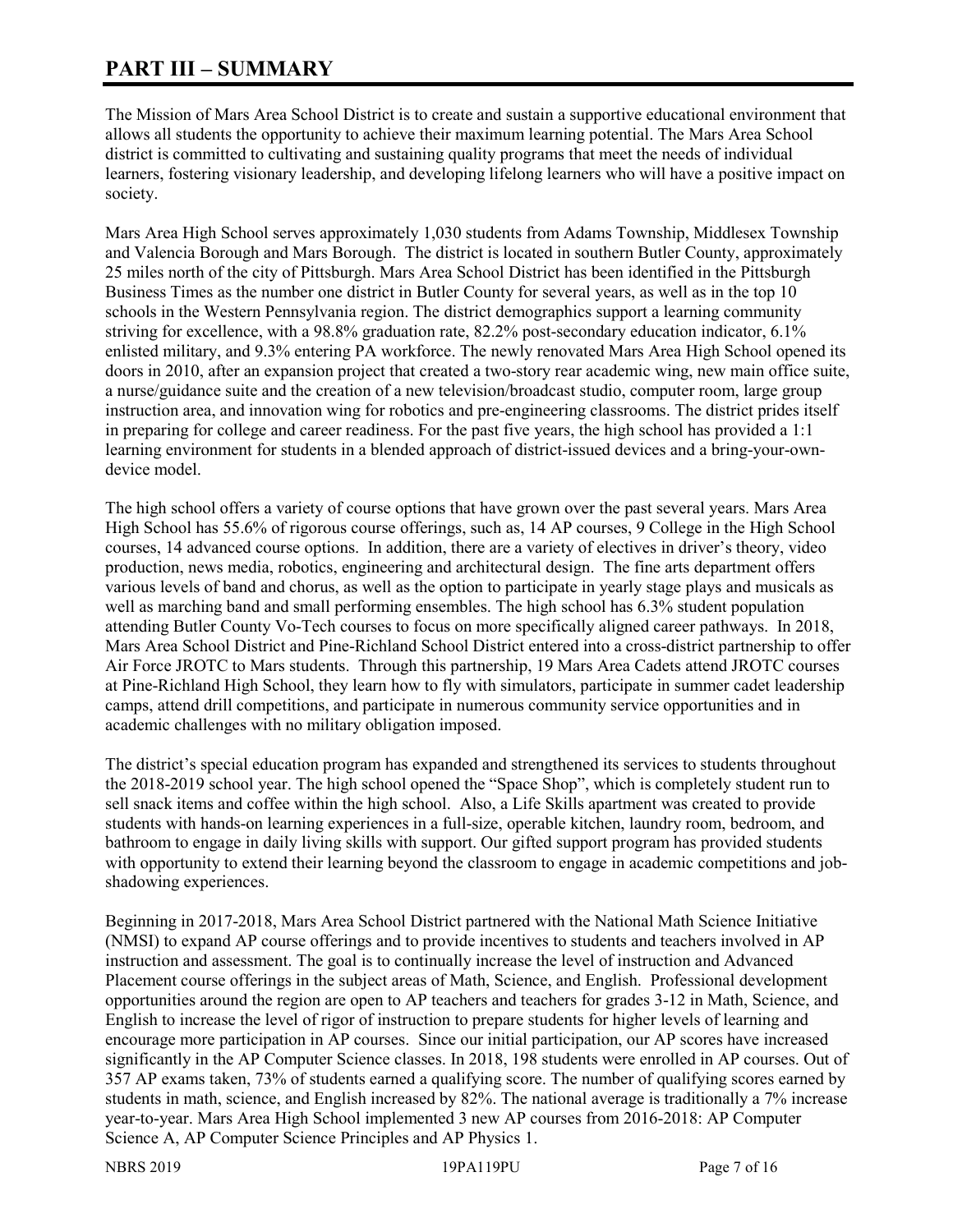Weekly, students can engage in an activity period within the school day to expand learning opportunities beyond core instruction. The district's athletic programs are highly rated and have a history of WPIAL success. In 2018, the district started a chain reaction of kindness as they embraced Rachel's Challenge. At the high school, Rachel's Friends of Rachel (FOR) Club was created to awaken individual transformation and transition to a safer and more connected school environment. Throughout the year, the student-led FOR Club has facilitated school-wide activities, events, and positive message displays to spread kindness and compassion to all students.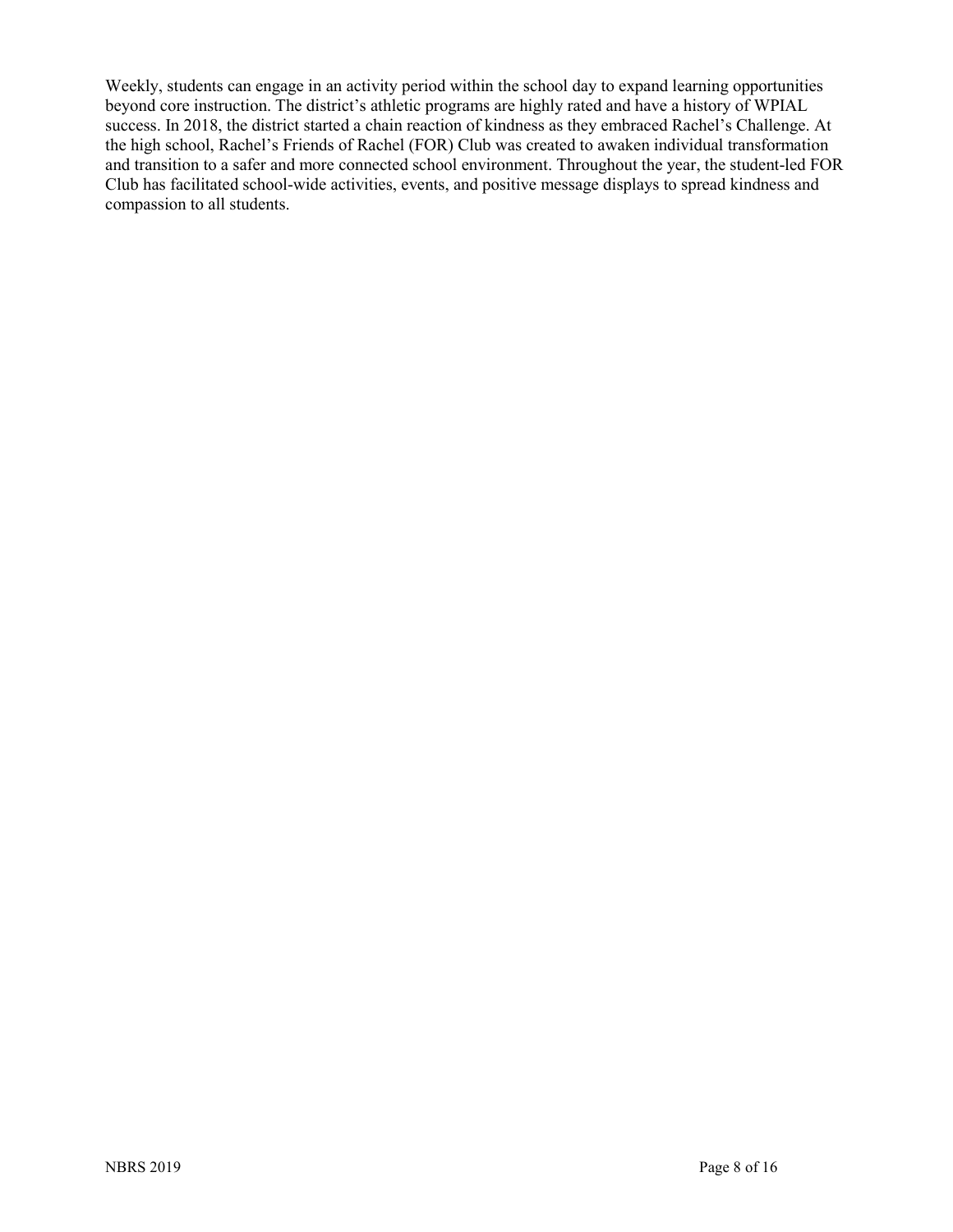# **1. Core Curriculum:**

# **1a. Reading/English language arts:**

All curriculum content is aligned with the PA Core Standards and is led by focus questions to guide the learning. Professional development has created a baseline of support to allow teachers the opportunities to dig deeper into their content and generate questions that drive instruction beyond the surface level. The emphasis on focus questions and prompting questions take learning to a deeper level and allow students to process, think, and apply their knowledge in engaging ways. We believe in involving students in their learning and strive to create a culture that supports thinking, inquiry, and collaboration. Our teachers are encouraged to shift the instruction to the students through various instructional strategies which open the door for students to communicate with each other to connect more to their thinking and learning.

The core academic courses offer students with vast learning opportunities. Students are required to have 4.0 credits in English to graduate. They can select from English, Advanced English, AP English Literature, and/or Language offerings as their core selections. Electives offered are Yearbook 1 and 2, News Media Analysis 1 and 2, Communications and Journalism, Contemporary Literature (which is an online offering), Creative Writing, Film Studies and CHS Speech. New to 2018 was the implementation of the required semester course, Foundations of Communications. This course presents the fundamental skills of communication, media use, writing, and presenting.

The high school has provided a 1:1 technology learning environment for all students with the use of Microsoft Surfaces as the district-issued device, but allows students to participate in a Bring-Your-Own-Device (BYOD) model. The district's learning management system is Schoology, which opens a pathway for teachers and students to communicate and engage in instruction, conversations, and assessments through the online platform.

#### **1b. Mathematics:**

Math courses are sequenced so students are required to have 3.0 credits for graduation. They can select from Geometry (advanced and TE included), Algebra I, II, and III, AP Computer Science Principles/A, Pre-Calculus (including advanced), Calculus (including advanced), College in the High School (CHS) Statistics, Pre-Calculus with Trig, and Statistics and Probability. The Standards for Mathematical Practice are incorporated into the curriculum which allows students to engage with mathematical concepts, and whenever applicable, teachers are asked to apply the curriculum to real world issues. For example, the Algebra II course build parabolic mirrors that will combine mathematics, group work, and real life application. Through new curriculum written in 2017-2018, there is a focus on problem solving, justifying solutions, and questioning to promote a deeper understanding of the content.

All students 9-12 learn in a 1:1 technology-based environment with Schoology as their learning management system. Assessment data is analyzed by departments throughout the year within the curriculum team, building administration, and the district administrative team. Data tools, such as: On-Hands data analysis tools, Keystones, AP exams, mid-terms and finals, formative/summative classroom assessments are administered throughout the year. Teachers analyze data as it pertains to their specific content area throughout the year to make any necessary instructional and curricular adaptions. Projections are made for student performance per subject and the progression of content. Teachers work together and analyze available data in three tiers: 1. to establish overall curriculum scope and sequence adjustments to determine proper instructional pacing and content delivery, 2. to make specific adaptions to their instruction based on the available data, and 3. adjusting individual learning needs through modifications and interventions most appropriate to promote student success.

# **1c. Science:**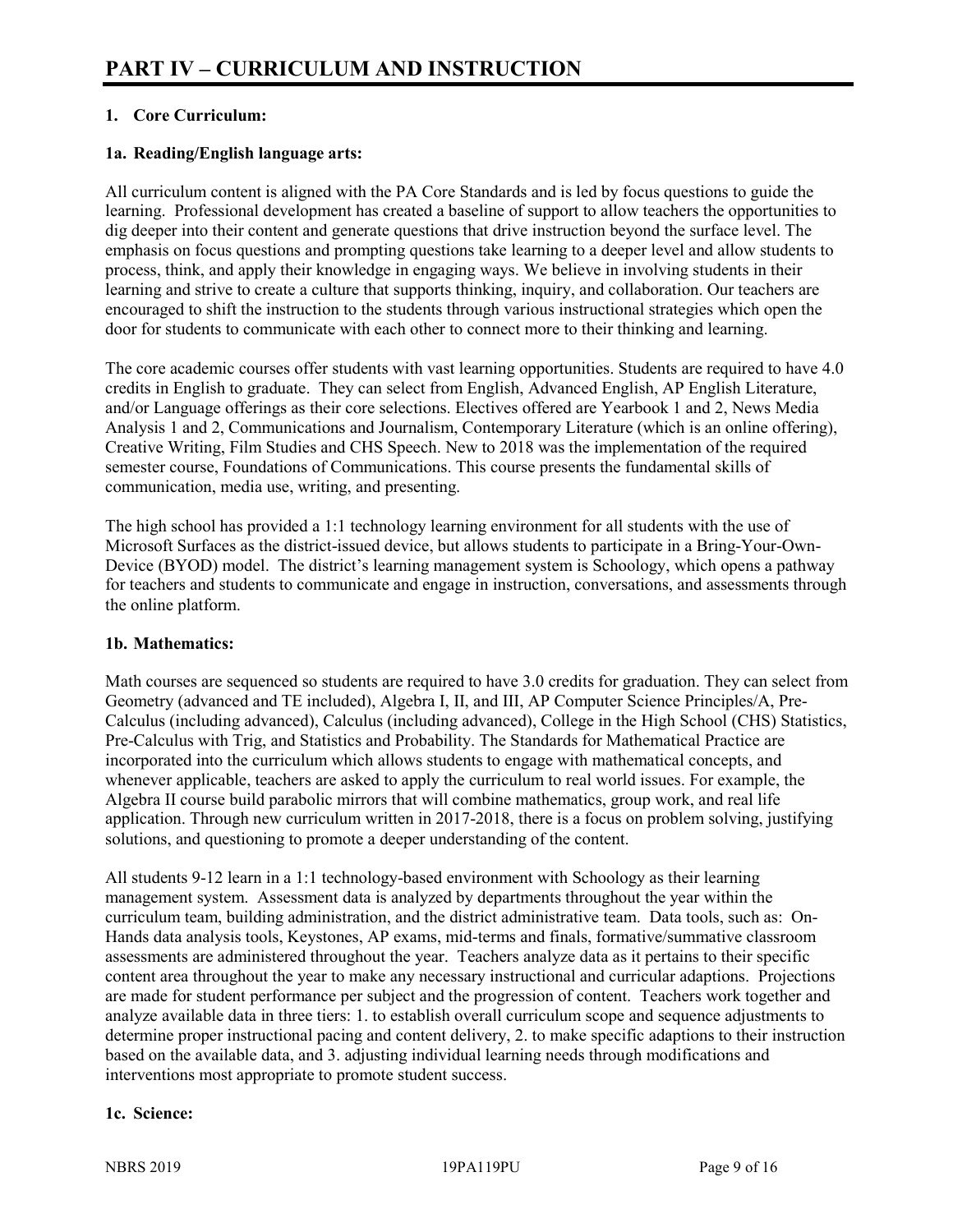Our science pathway requires 3.0 credits to graduate, which must include a Biology, Chemistry, and Physics course. Students have options such as: Biology, Chemistry, Physics, all of which include a conceptual framework for students. Advanced options are available in Anatomy and Physiology and Chemistry. AP options are available in Physics 1 and 2, Chemistry, and Biology. Built into the science curriculum is a focus on authentic learning through multiple lab and performance-based opportunities. The science courses provide experiences for students to ask questions and explore solutions, develop and use models, obtain, evaluate, and communicate information and form hypothesis, plan, and perform investigations, analyze data, and build arguments. These skills are all part of the 21-century skills that we hope to impart onto students during their time here at Mars Area High School. We also work to differentiate our curriculum to meet all students needs with project- based learning built into our conceptual science courses that also allow students to work on presentation and collaboration skills.

The high school has created courses to support students in their quest to meet the current graduation requirements. Remediation courses are offered in Biology, Algebra 1, and Literature for students working toward passing the Keystones or participating in the project-based assessment. Data is reviewed as Keystone scores are available from Winter, Spring, and Summer testing windows to determine the proper placement, which becomes a fluid process depending on the results throughout the year. The teachers in these content areas also have data team meetings to determine future planning based on previous grade-level scores from the Keystones and current student data based on the Classroom Diagnostic Tools (CDT) assessment.

## **1d. Social studies/history/civic learning and engagement**

In Social Studies, 4.0 credits are required to graduate with course options in Social Studies 9 and 10, World History, Psychology, Sociology, Economics, and War and Peace. College in the High School offerings are in Principals of Economics, General Psychology, and American National Government. AP course offerings are available in European History and US History. Within the Social Studies curriculum, we work to provide opportunities for students to develop many cross-curricular skills. Students are expected to perform tasks focused on research, writing, and building arguments that will support many of the goals in the English classrooms. Many courses use Socratic Seminars to allow students the ability to build their own capacity in interpreting and synthesizing primary sources and then verbalize their insights and point of view. The teachers work to act as facilitators in allowing students to do the heavy lifting of the thinking and learning in the classroom.

Curriculum has been recently revised in the area of Business, Communication, Information, and Technology (BCIT), Math, and Social Studies within the last three years. The curriculum framework has emphasized big ideas, essential questions, and focus questions. Teachers have had time to work within their departments to collaborate and adjust instruction based on available data, instructional strategies, and success within their classrooms. Enhanced professional development has been provided to teachers of AP courses in Math, Science, and English through the district's National Math and Science Initiative (NMSI) partnership. Yearly, instructional departments participate in a goal-setting activity where they discuss the strengths, weaknesses, and needs of their individual departments and then have an opportunity to meet with the building principal and curriculum director to discuss next steps.

#### **1e. For secondary schools:**

Our district curriculum supports college and career readiness in several areas. The high school guidance counselors (along with the K-12 team) recently created their Act 339 plan which explicitly outlines the expectations for 9-12 students in their quest to prepare for post-secondary options. As part of the Career Education Work Standards, students can participate in a multitude of activities, experiences, and coursework aligned to the four strands of the CEW standards. For example, students can meet with college and career representatives to discuss options during the school day, and in the evening. Mars Area High School hosts a large college and career fair where 90 colleges, military and careers and 124 families participate. In addition to district scheduled events, teachers have been encouraged to provide applicable learning opportunities in class where they can network with local businesses to build connections and opportunities for our students.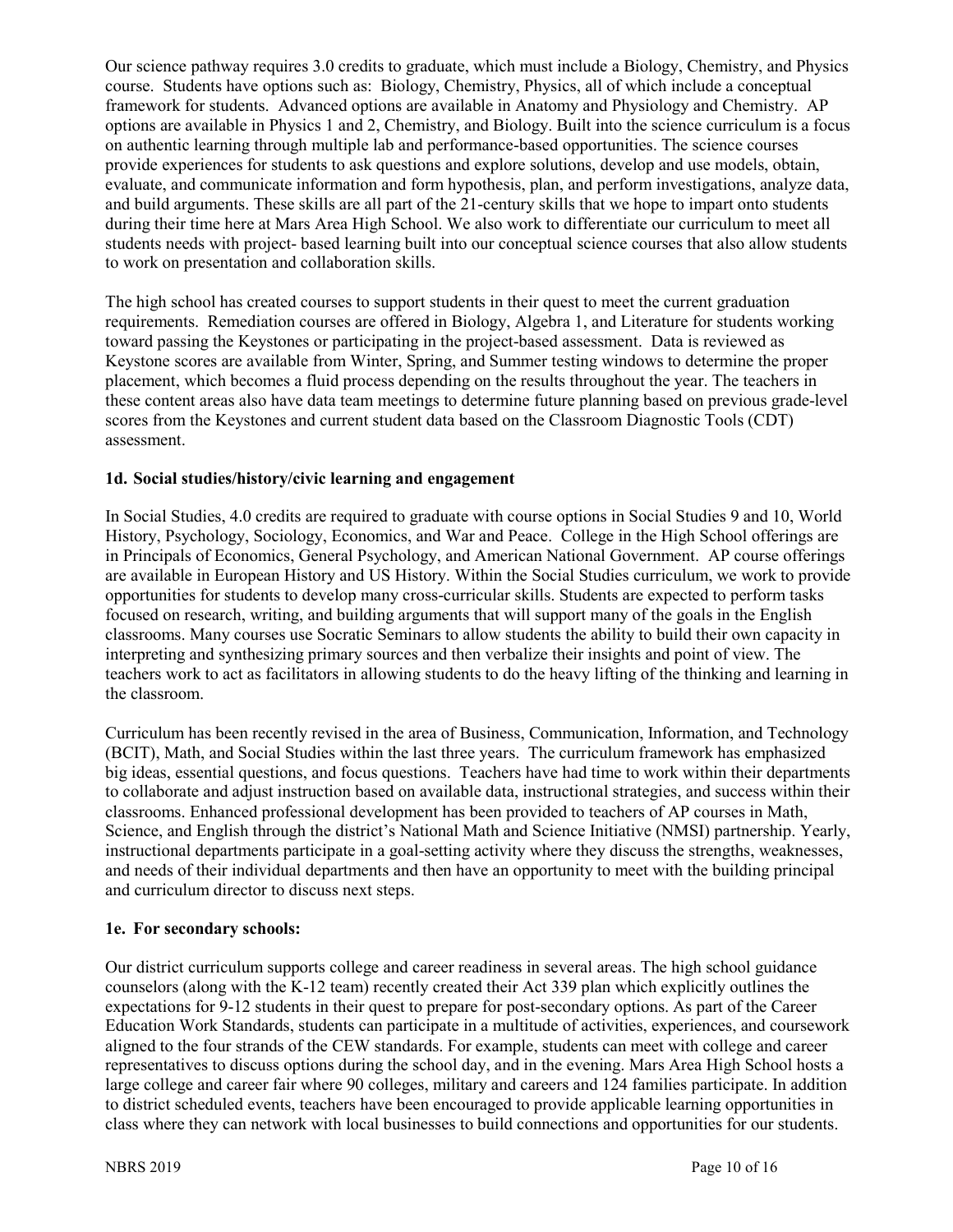#### **1f. For schools that offer preschool for three- and four-year old students:**

#### **2. Other Curriculum Areas:**

Mars Area High School operates with content departments of: English, World Language, Mathematics, Science, Social Studies, Health and Physical Education, Business, Computers and Info Technology, Networking and Programming Technology, Music, Art, Family and Consumer Sciences, and Technology Education. Students also have out of district learning opportunities at the Butler County Vo-Tech School, Pine-Richland School District for JROTC, and Mars Cyber Academy.

The physical education courses require students to enroll in freshman and sophomore PE classes at least once in their first 2 years, and junior and senior PE classes once in their 3rd and 4th years. As part of the required Freshman Health curriculum, all students will complete a 2-year certification program in American Red Cross for Adult CPR/AED, Pediatric CPR and First Aid, which also couples as our Career Indicator of Success with 100% achievement. Students also take Health in their Junior year with a focus of making healthy choices into adulthood in the areas of nutrition, drugs and alcohol, and sex education.

The high school offers a vast variety of elective course offerings in BCIT, Family Consumer Sciences, Technology Education, World Language, Art, and Music.

Our music programs offers band, orchestra and chorus to 225 students. Students who select band as a course during the day have the option of participating in Marching Band for and additional .25 credit. Students also have the option of taking Jazz Improvisation, Music Theory 1 and 2, Musical Keyboarding, Musical Composition, Exploring Music for the 21st Century, and String Orchestra. Outside of the course selections, students can audition to be a part of the yearly musical production, show choir, and men's/women's ensembles that perform in regional events.

Through the Family and Consumer Science (FACS) curriculum, the high school offers a community preschool, "Planet Preschool", as part of the Child Development 1 and 2 courses. There are 16 children that attend Planet Preschool, and approximately 18 students who have selected the Child Development 1 and 2 as an elective option. Planet Preschool has a direct correlation to the Career Education Work Standards as it provides the high school students with a hands-on work experience of planning lessons, teaching, and providing activities for children as in a functional preschool program. Additionally, Food Fundamentals and Creative Cuisine are additional elective offerings in the FACS department.

The Fine Arts department has expanded its course offerings to include art fundamentals to students hoping to learn the basic principles of art and elements of design. In addition, they have the option of Intermediate Art, Advanced Art, Exploratory Art, 20th Century Art History, and Intro to Digital Photography. There are 167 students who have selected art electives in the 2018-2019 school year.

Business, Computers, and Information Technology has an abundance of course offerings, including a required foundations of business course mandatory for all 9th grade students. This 9-week course exposes students to the expansive choices, such as: Business Management, Personal Finance, Digital Business Tools, Business Communications, Digital Business Publications, Digits and Data: Excel and Access, Accounting 1 and 2, Business Law, Intro to Marketing, and Sports and Entertainment Marketing. The BCIT department has expanded its CHS course offerings through BC3 (Butler Community College) to include Marketing, Business Law, Intro to Micro Computing and Business Math. As part of the Personal Finance class, the district partners with EVERFI and Mars National Bank to provide hands-on applicable approaches to learning.

NBRS 2019 Page 11 of 16 The high school is proud of its transformation of the traditional wood shop to an Innovation Center which houses high-tech learning experiences beginning with a mandatory 9-week Foundations of Technology course for all 9th grade students. Students have options of Graphic Design 1 and 2, CADD (Computer Aided Drafting and Design), CADD applications, Architectural Design, Engineering by Design (EbD), Systems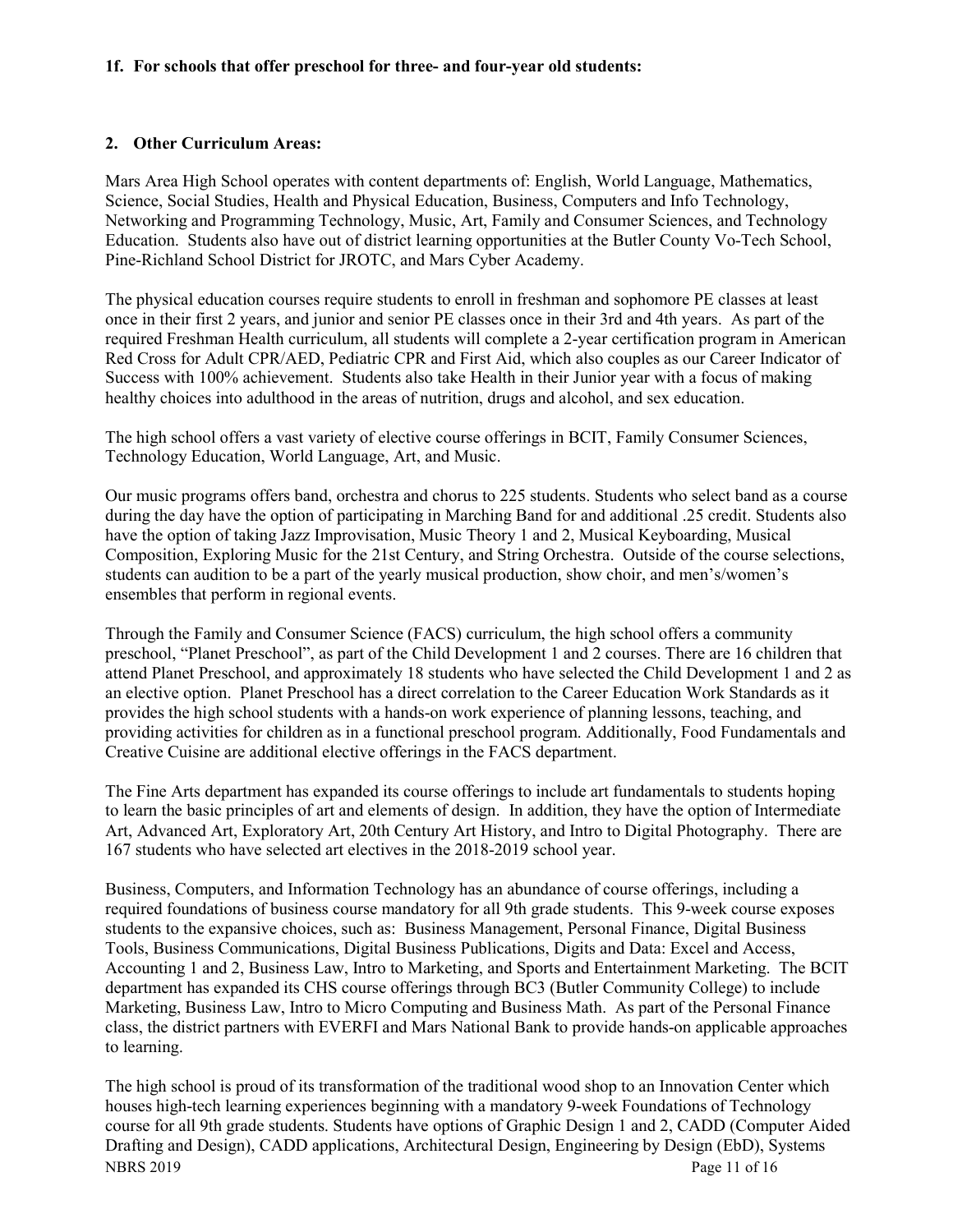Engineering, Manufacturing Technology 1, 2, 3 and 4, and Robotics 1 and 2. Over the past two years, students have entered a local Shaler STEAM competition and placed first in the overall challenge. In addition to the hands-on innovation, students are able to select Principles of Video Production, Broadcast Media 1 and 2. Students in these courses learn how to create, produce, and host the morning announcements for the entire school in a daily live broadcast.

Mars Area High School begins its World Language program in grade 9 with offerings in Spanish, German, French courses levels  $1 - 4$ , advanced, and AP. Additionally, Mandarin Chinese, offered as an online course, is available and currently has one student enrolled. Spanish is offered in 5 different levels, and is our most advanced track of languages offered to students.

# **3. Special Populations:**

Mars Area High School has 96 students receiving special education services through their IEPs, and 44 participating in gifted education through their Gifted Individualized Education Plan (GIEPS). Students with IEPs have access to educational services that meets their level of needs, such as learning support, supplemental supports, life skills and inclusion. There are 5 special education teachers at the high school providing instruction through a variety of delivery methods. Through our course offerings, students can participate in level courses for mathematics, as well as conceptual science courses in addition to their direct math and english instruction with their special education teacher. Students all have access to Schoology Learning Management system, where teachers can create modified access to lessons and assessments, group student appropriately and provide support to students where needed. Special education teachers regularly meet with content teachers to discuss student needs and provide support throughout the day and year. New in 2018, the special education department created a life-skills apartment for students to experience real-life application to maintaining a home, utilizing a kitchen, keeping the home tidy, and general home care. Also, the Space Shop was created to teach student life skills of operating a small business of selling coffee and other small goods to the students and teachers in the school.

Students with GIEPs work directly with a teacher to enhance their instructional focus in multiple content areas. They have the opportunity to be involved in project-based learning and academic challenges. The teacher facilitates their learning goals and encourages students to extend their knowledge beyond traditional classroom expectations. The students involved in the gifted education program are in the process of creating a school-based escape room for students to actively participate in challenges to successfully solve the puzzle to unlock the room.

Our staff members also participate in a weekly Student Assistance Program meeting to help identify students that need additional support as well. Their needs may be in a variety of areas, but this team work to identify any potential student needs and find solutions. The counselors are part of monitoring both this and students with a 504 Plan to ensure that accommodations are in place to best serve each student's individual needs.

Generally, all content areas work closely with students at their varied learning levels and learning styles. Teachers expose students to a variety of methods to engage them in their learning. As part of our professional development opportunities, teachers have learned and implemented strategies that encourage students to actively participate through discussions, partnering, presentations, projects, and Socratic seminars. In a Business Communications lesson, students were learning the basics of creating directions for creating a new Lego model. The students made the model, and then created concise directions. As part of the trial period, the students shared their Lego models with other groups to see if they were clear enough to rebuild the model. The next step was to share with elementary level students to test the directions and model. Students in a social studies class participated in a student-led Socratic seminar where two groups of students participated in a discussion based upon student-generated questions and responses. The approach allowed all students to participate and actively connect to the content.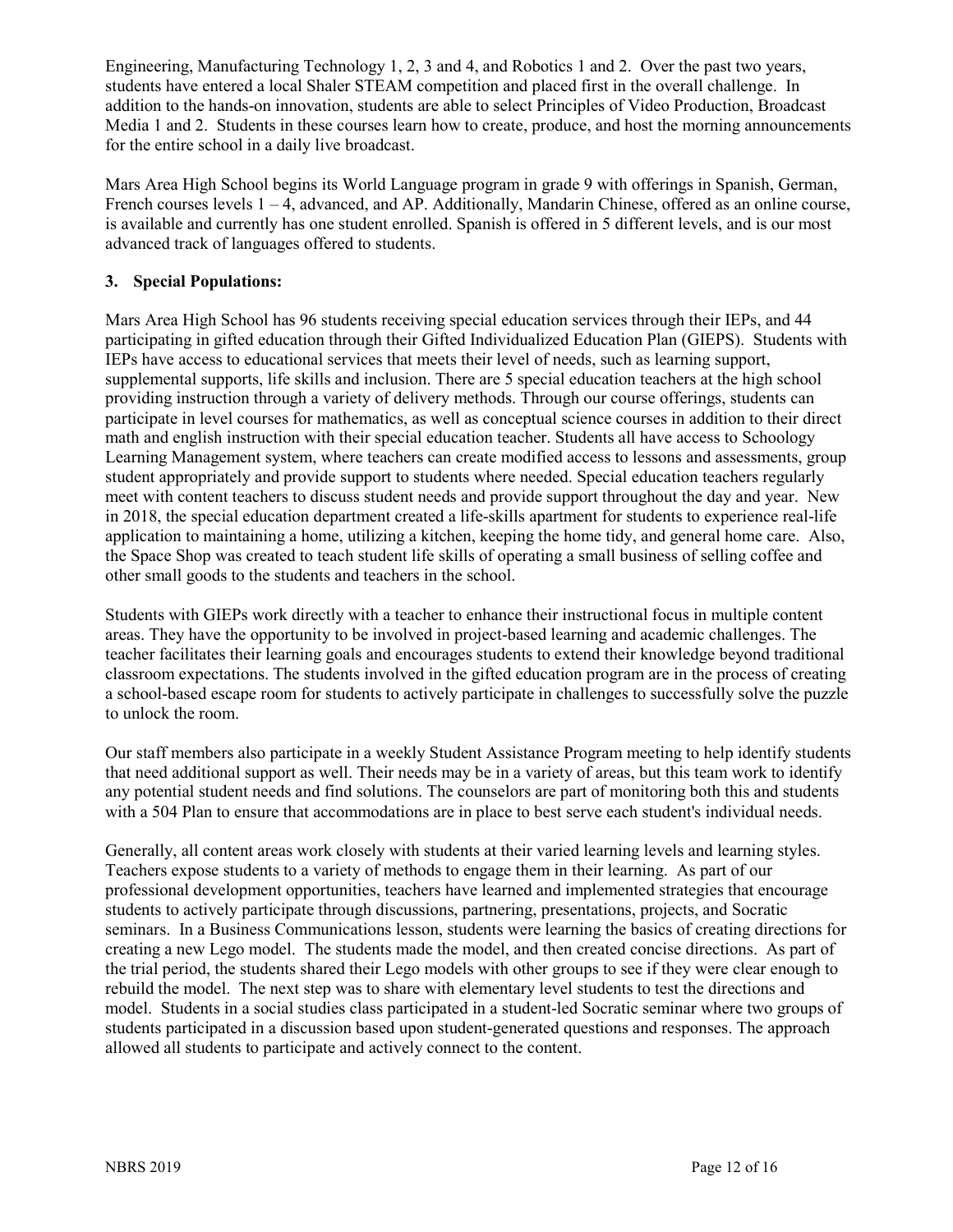# **1. School Climate/Culture:**

One of the focus areas for the district for the 2018-2019 school year is improving school climate. The district kicked of the year with the Rachel's Challenge – Start a Chain Reaction. This initiative is inspired by Rachel Joy Scott, the first person killed in Columbine school shooting. Her legacy is to start a chain reaction by showing kindness and compassion to all. The high school started the "FOR" Club where students meet regularly to discuss ways to improve the culture, spread kindness, and help others. The students in the FOR Club have spearheaded several school-wide events where students could come together, meet new people, and spread kindness to start a chain reaction. Through this club, the staff and students created a theme song and t-shirts. They also held a full-day event before the holidays where a station allowed for students to create cards for residents of local retirement homes. Around the school, teachers have created signs and motivational posters in the bathrooms to spread positive messages to students and adults in the building.

At Mars High School this year, we have built specific goals focused around a Climate Action Plan. We first started with the idea of building more and stronger connections between staff and students. We also wanted to continue to focus on having our teachers be facilitators of learning and engaging; this is being addressed with professional development and focused walk-throughs and observations. Another goal was to educate staff on the idea of a growth mindset; we continue to talk about this at faculty meetings and through communication from administration. Mars Area High School also worked on building capacity in our staff to confront uncomfortable behavior and have uncomfortable, but necessary conversations. We looked at this through the lens of unconscious biases. We also worked to highlight staff with staff spotlights and shout-outs as well as a staff recognition and appreciation award that is passed among the staff.

## **2. Engaging Families and Community:**

Our school tries to use multiple means of communication to our parents, community, and any other stakeholders. We find value in communicating our mission and vision as well as successes of Mars High School students as often as possible. We host events to celebrate our students such as the Renaissance Breakfast which highlights students with positive attendance and behavior, and our academic banquet that allows us to highlight juniors and seniors who maintain honors throughout high school or who have won scholarships. A strong support system for Mars Area High School has been the Planet Foundation. Their mission is to enrich, enhance, and support the goals of the school district. Mars Planet Foundation helps to provide unique educational opportunities that are not part of the current curriculum. With Teaching Grants from the Planet Foundation, students are able to maximize learning initiatives.

Through many of the clubs and activities here at Mars High School we are able to build and maintain relationships with many community organizations. The Rich-Mar Rotary, Mars New Year Committee, Central Blood Bank, Mars Home for the Youth, and Westinghouse are a few organizations that have provided many valuable partnerships for our students in the past few years. We also invite both community organizations as well as parents in for events that showcase student work such as our Art Showcase, Winter and Spring Concerts, and the all school play and musical. Also, our students participate in events hosted in the town of Mars yearly, such as Applefest, the Mars New Year, a fall Homecoming parade, and a Fourth of July parade.

Mars Area High School also works to communicate with parents quarterly through Parent-Principal Communication meetings where the parents have an opportunity to sit down with high school administration and discuss upcoming and pertinent information. This same group helps organize a celebration for our teachers for Teacher Appreciation Week- which ends with a culminating luncheon for staff and parents. The athletic department, high school administration, and teachers work to highlight student accomplishments both in the classroom and on the field through social media such as Twitter, Facebook and Instagram in an effort to create a positive digital footprint.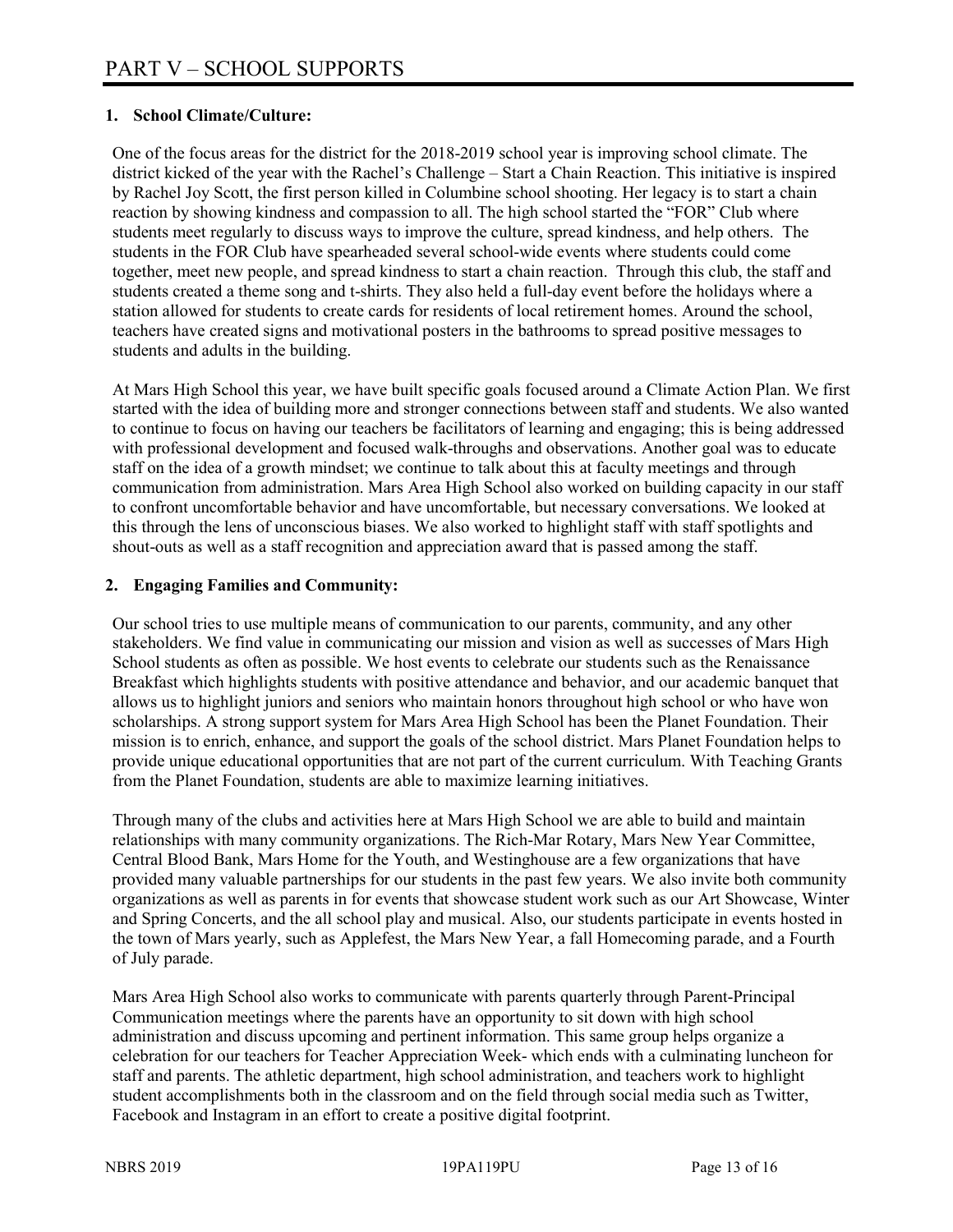#### **3. Professional Development:**

The high school has 9 of the 12 secondary curriculum leaders. All curriculum leaders meet monthly with the Director of Curriculum to discuss pertinent curriculum topics, such as ESSA, professional development offerings, district initiatives and expanding the culture of learning in our schools. Yearly, departments are asked to submit any changes or revisions their team would like to see for their courses. These suggestions have led to the curriculum changes in several departments, including refreshing course descriptions and adding new offerings for students. Providing teachers with a voice is important to the leadership team.

With the recent shift in instructional focus on the metacognitive strategies, teachers are implementing engaging practices in all content areas. Across the board, teachers are creating inquiry-based learning environments and employing strategies such as think-pair-share, higher order questioning to promote deeper learning, and summarization techniques to provide students with multiple pathways to communicate and collaborate. Teachers are exposed to the various techniques through face-to-face, district-provided online professional learning opportunities, and by attending regional conferences.

The High School Principal has also began using faculty meeting to introduce and share ideas related to instruction and school improvement. There has been a focus on school culture and climate for both students and staff, an introduction to the idea of building a growth mindset within our staff and eventually our students, and a building of knowledge and expectations about questioning, specifically focus questions, within the last year.

## **4. School Leadership:**

The high school leadership team consists of two administrators and three counselors. This team works together to build goals based on data analysis of student achievement, as well as student, parent, and staff feedback. The team strives to build on current instructional practices and move instruction forward to enhance our growth data while maintaining our strong history of high achievement. The goals are shared with staff in the opening meeting and periodically throughout the year as a reminder and check-in. During the first few days of school, the administration team coordinates and runs an orientation for freshmen students and also meets with each grade level of students separately. These class meetings allow time for the administration to discuss expectations, academic initiatives, and available resources with all students. The administrators also strive to visit classrooms both in the first few days of school and throughout the school year to show support and monitor instructional practices.

The high school administrators utilize formal evaluations and differentiated supervision that is modeled on Danielson's Framework for Teaching. Both administrators supervise one-half of the teachers in either a directed or self-directed model. The professional staff is rotated between these modes every third year. We also utilize a walk-through evaluation tool to provide teachers with feedback in a timely manner. This allows the administrator to focus on specific areas of instructional practices and gives the teacher recommendations and data. Through the formal observation process, the administrator completed a preobservation conference with the professional staff member prior to the full class observation. Following the observation, the administrator shares data from the observation and evaluative feedback. The teacher and administrator then complete a post-conference meeting and a self-evaluation. For staff members working in the differentiated supervision model, they have the option of Peer Collaboration, Self-Directed Action Research, or a Portfolio. Documentation of their selected supervision model is shared with the administrators.

The high school administrators also works on building a positive school climate for all stakeholders. The principal meets with students for round-table discussions on a regular basis and is often joined by the superintendent for these meetings. This allows the students to have a voice as well as allows the administration to support student led initiatives. The principal and assistant principal also meets monthly with a faculty advisory group that provides an outlet for teachers to voice concerns and help administration solve potential issues. Team- and morale-building activities for staff are also regular components of faculty meetings and in-service agendas.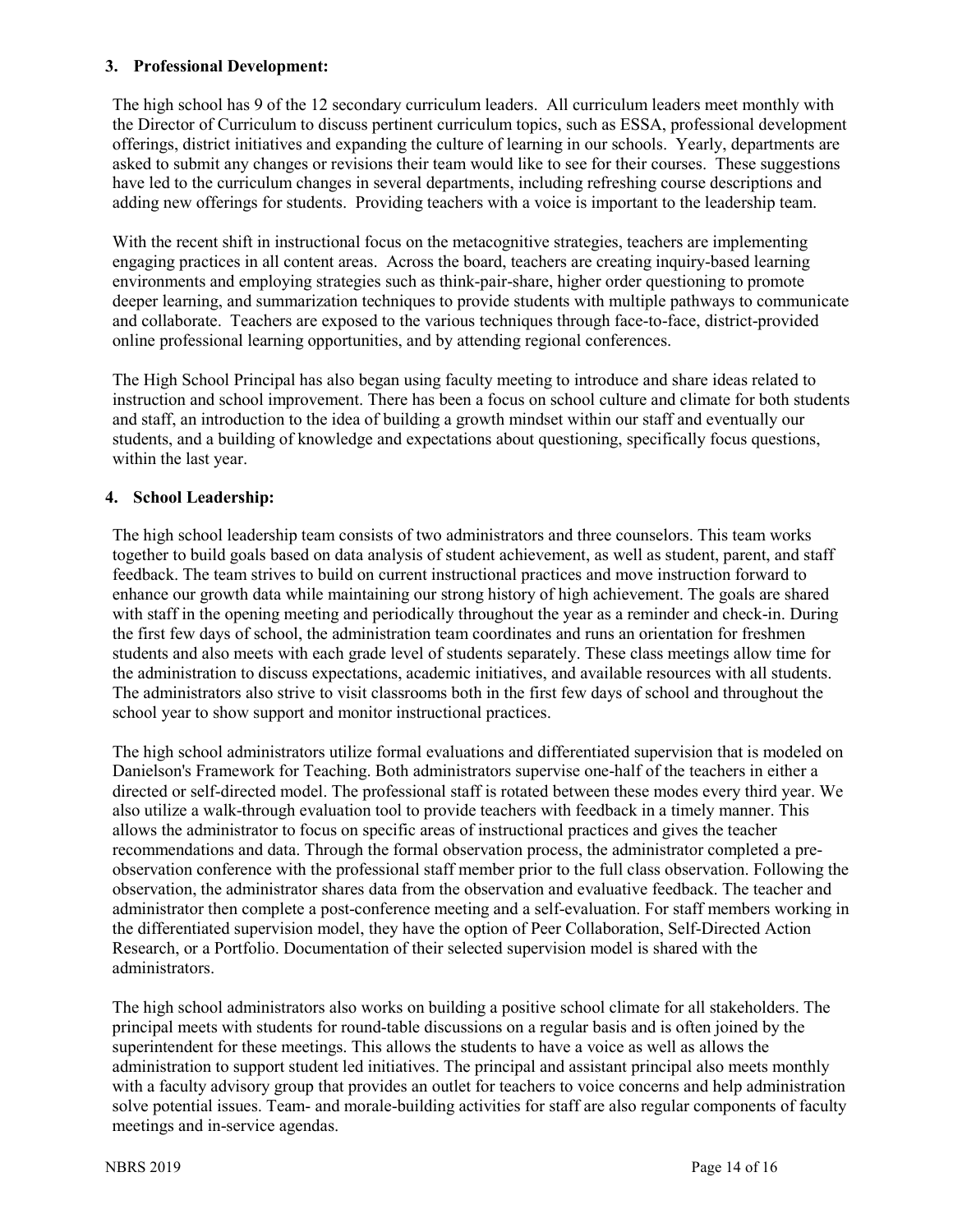The high school administrators meet weekly with the counselors, with an agenda focused on building management and student concerns or issues. This team also works together to create a master schedule and receives input from departments to initiate curriculum changes for the high school.